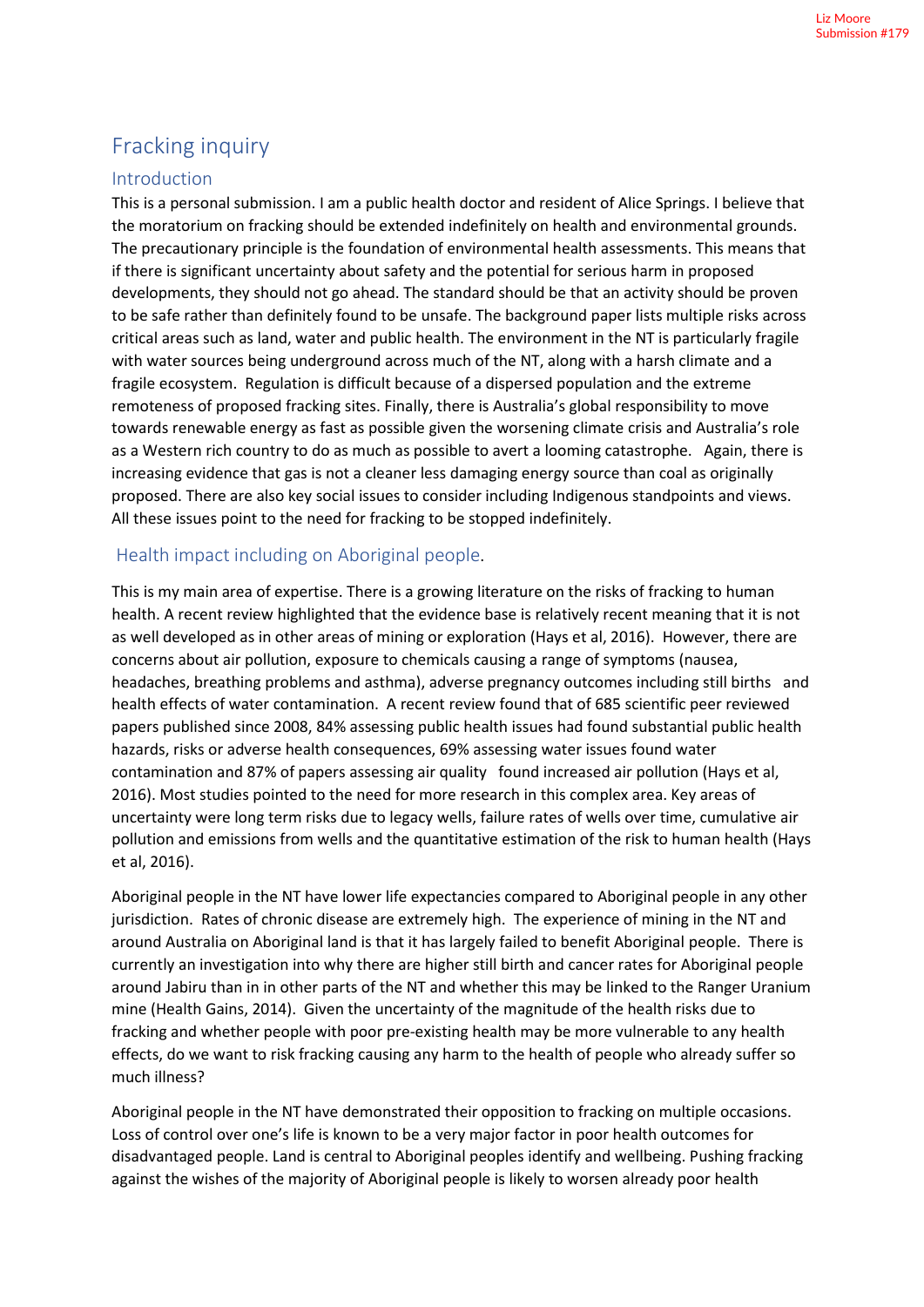outcomes given what we know about the effects of losing control. The health impacts of losing control a have also been demonstrated in non Aboriginal people, most tragically with the suicide of a farmer (George Bender) battling to keep fracking of his land. This is likely to be just the most extreme case of a range of psychological harms caused by fracking

#### **Water**

Contamination of water supplies can occur through well failures, and other mechanisms such as injection of water from aquifers. Wells do fail – the dispute is about how often and some studies have found that this failure rate may be as high as 10%., The United States EPA has also now definitely found that methane from fracking is leaking into ground water (EPA 2016). Significant chemical spills have also occurred in the United States and Queensland. The risk of contamination of underground water reserves is critical in Central Australia given that it is the only feasible water supply. This is one of the most common community concerns and even if the risk is very slight, the outcomes would be so catastrophic that the precautionary principle should come into play and fracking should not go ahead. In other areas of the NT, this is also real risk with peer reviewed studies elsewhere finding strong evidence of contamination of water (Hayes et al, 2016).

Another risk is that fracking is contributing to water depletion in the arid zones of the Northern Territory with climate change also contributing to water depletion through increased evaporation. This is a critical point given that underground water supplies are non renewable.

#### Experience in the NT so far

The Merenie gas field is a conventional gas field that had a spill in the 1980's. More recently a truck spilt toxic chemicals on the Plenty high way as a result of fracking. It is important to note that the risk of a spill is higher in unconventional fracking. In the Betaloo field, there has been a significant leak of methane. Therefore, even in the limited experience of the NT, there have been adverse events and a large expansion of unconventional fracking is likely to lead to many more such incidents with unpredictable consequences. In the United States, spills have been associated with heavy metal contamination which has the potential to last decades in some instances (significant concern in fracked areas in the United States and elsewhere. As already stated, regulation is particularly difficult in the NT because of the extreme remoteness of many sites and the dispersed nature of unconventional fracking. Therefore, even if a strict regulatory framework was imposed, there is a real risk that it would not be adhered to at all times.

## Do we need fracking?

The is supposedly a crisis of gas supply in Australia. However, this is a crisis due to companies exporting gas in order to maximise their profits. The Turnbull government has now restricted exports of gas which is the common sense solution to this problem, whilst we move towards renewable energy. Unconventional gas will only serve to increase the price of gas due to the cost of extraction.

## Climate Change

Climate change is a global crisis which Australia must play its part in addressing. Gas has been presented as a cleaner form of energy compared to coal. The Climate council in its recently released report has found that methane emissions from unconventional gas may cancel out any benefit over coal. They find that investing in gas is not compatible with the Federal government's commitment to climate change targets and recommend that we do not increase gas supply but move towards renewable energy as quickly as possible. The Climate Council report found that renewable sources